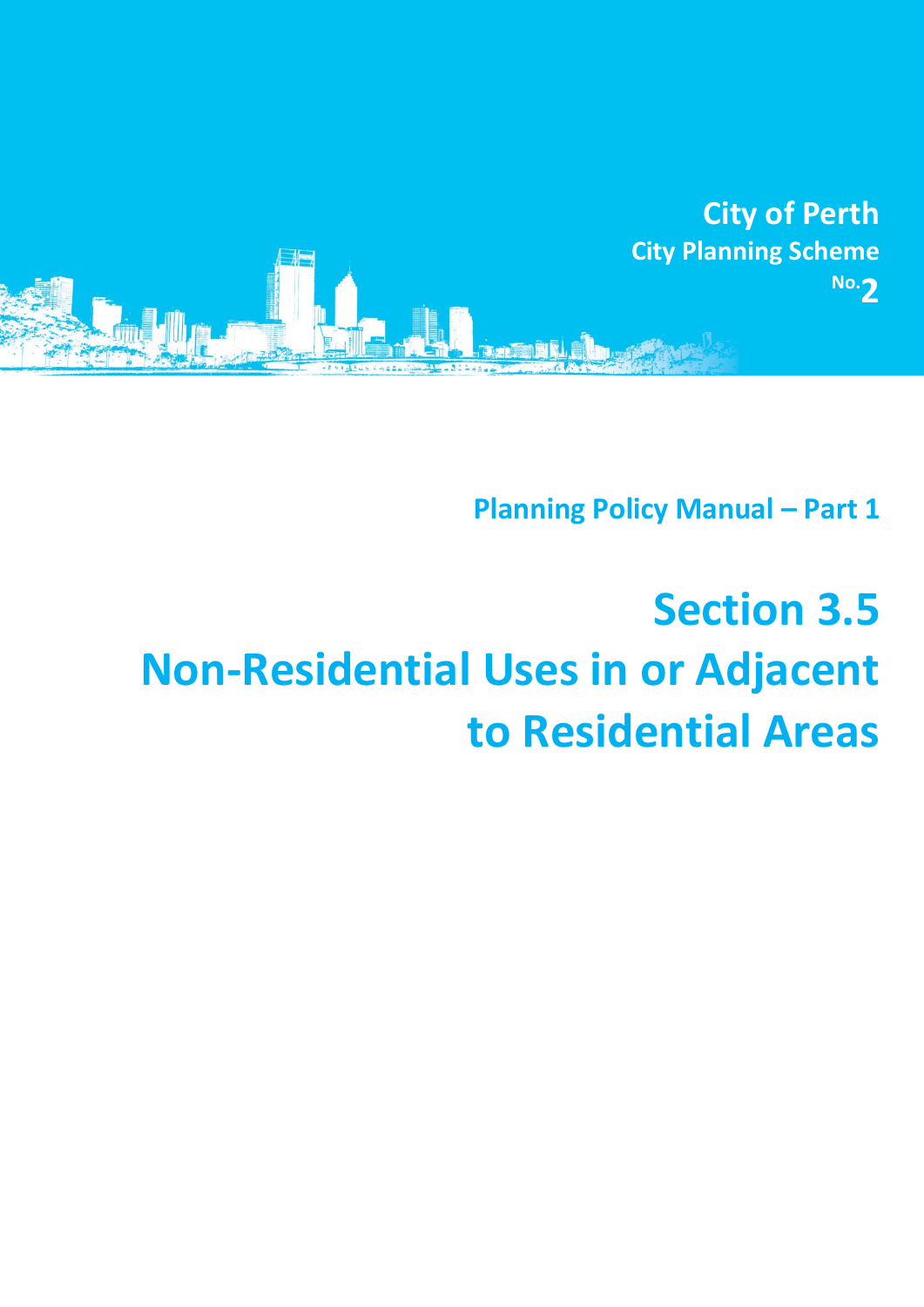

| <b>Version #</b> | <b>Decision Reference</b> | <b>Synopsis</b> |
|------------------|---------------------------|-----------------|
|                  | 26 June 2001              | Adopted         |
| 2                | 1 February 2005           | Amended         |
| 3                | 11 April 2017             | Amended         |
|                  |                           |                 |